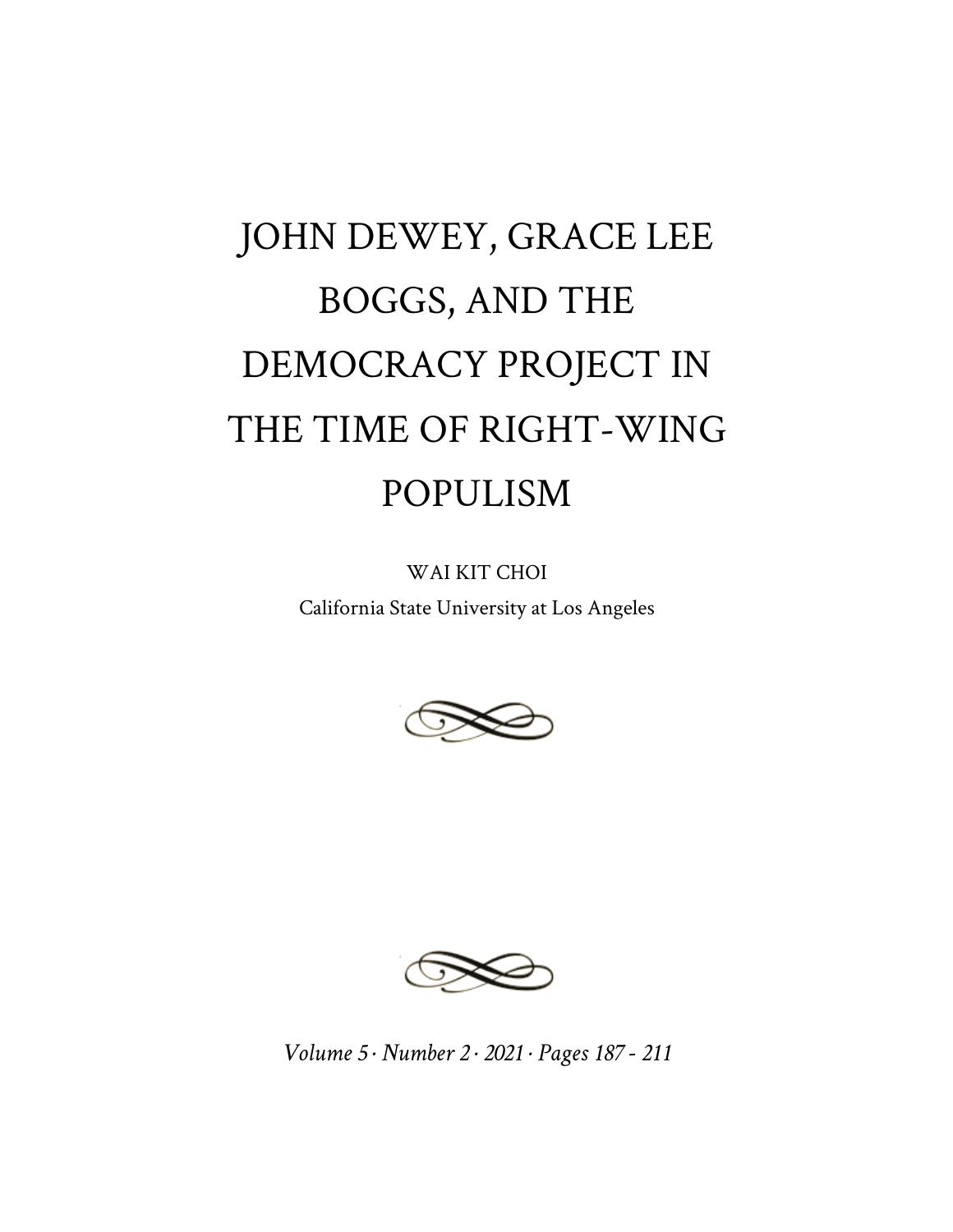ven after his departure from the office of the President of the United States, Donald Trump maintains considerable control over the Republican Party and remains influential in U.S. politics.<sup>1</sup> While he was in office, questions were raised about the economic, social and geopolitical consequences of his policies on the U.S. and the rest of the world. One issue that was also frequently raised concerned the long-term implications of Trump's actions on the U.S. political system—does Trump's particular brand of politics, or Trumpism, weaken long-existing democratic institutions in the country? E

Since Trump's shadow still looms large today, this question is no less urgent than before. One popular perspective sees Trump as a threat to democracy, especially as illustrated by his attempt to overturn the results of the 2020 Presidential election. Another perspective, one that is more critical of the political establishment, considers

 $1$  Phillip Elliott, "Donald Trump Still Leads The Republicans—And That's Bad for Almost Everybody," *Time*, accessed October 13, 2021. https://time.com/6102500/donald-trump-gop-control/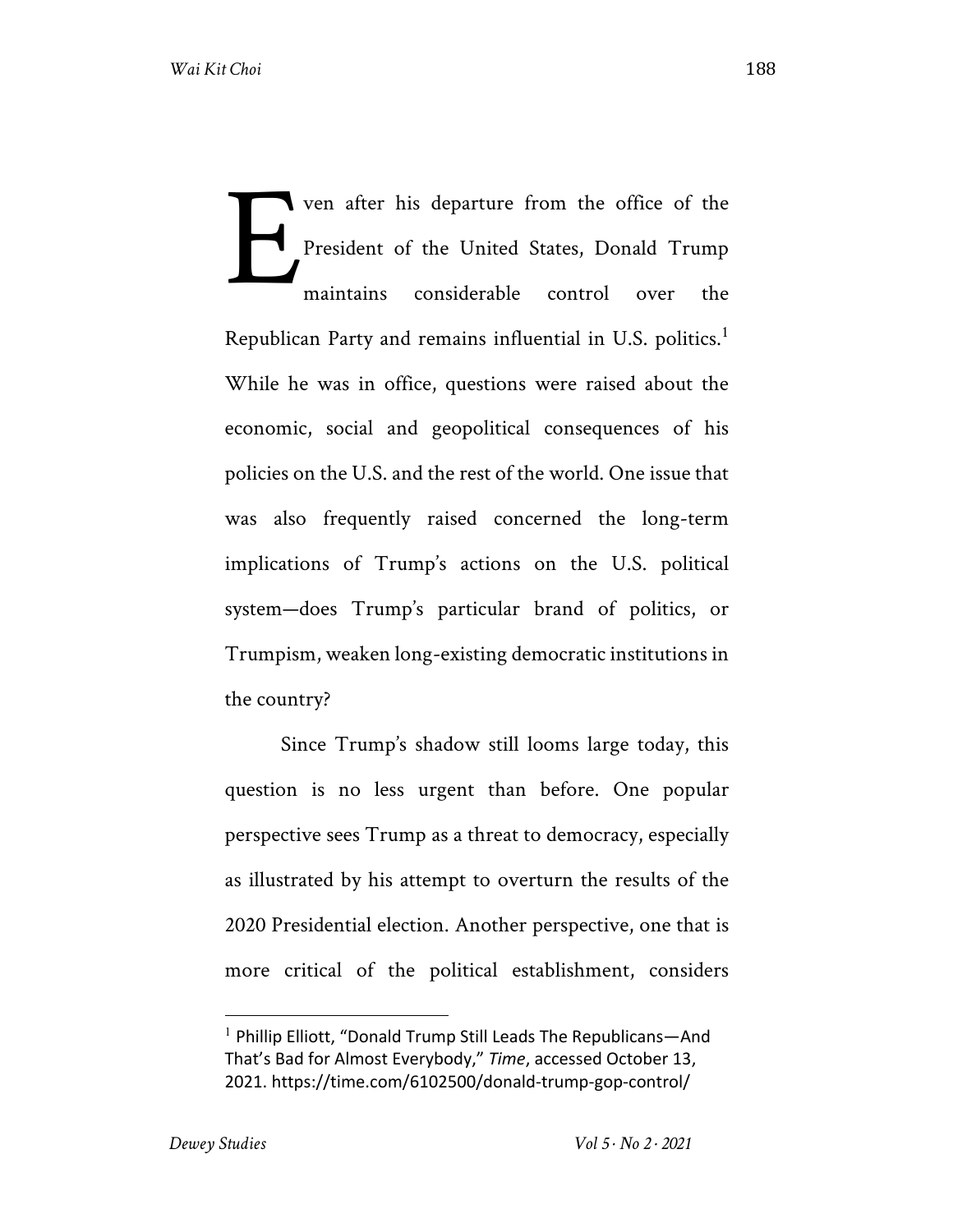Trump's policies and modus operandi as an outgrowth of already existing political cultures and practices. In the former perspective, U.S. political institutions are then seen as functioning properly until Trump secured presidential power and began to undermine democratic safeguards. But the latter instead sees the current crisis in democracy as stemming from the deep-seated or inherent flaws of the U.S. political system, and Trump is merely a symptom.<sup>2</sup>

While both positions are valid to an extent, I will offer a third alternative by introducing the concept of "democracy as a project" and drawing on the work of John Dewey and Grace Lee Boggs. Specifically, I argue that although Trumpism and the political crisis that it engenders have their systemic roots, it is important to make a distinction between the democratic ideals embedded within a political system, and the institutional mechanisms whose role is to actualize these ideals. Rather than a total repudiation of the existing political system tout court, the

 $2$  Daniel Denvir, "Donald Trump is a Menace to American Democracy But He Didn't Come Out of Nowhere," *Jacobin*, accessed July 25, 2021. https://jacobinmag.com/2020/06/donaldtrump-war-american-democracy-riots-coronavirus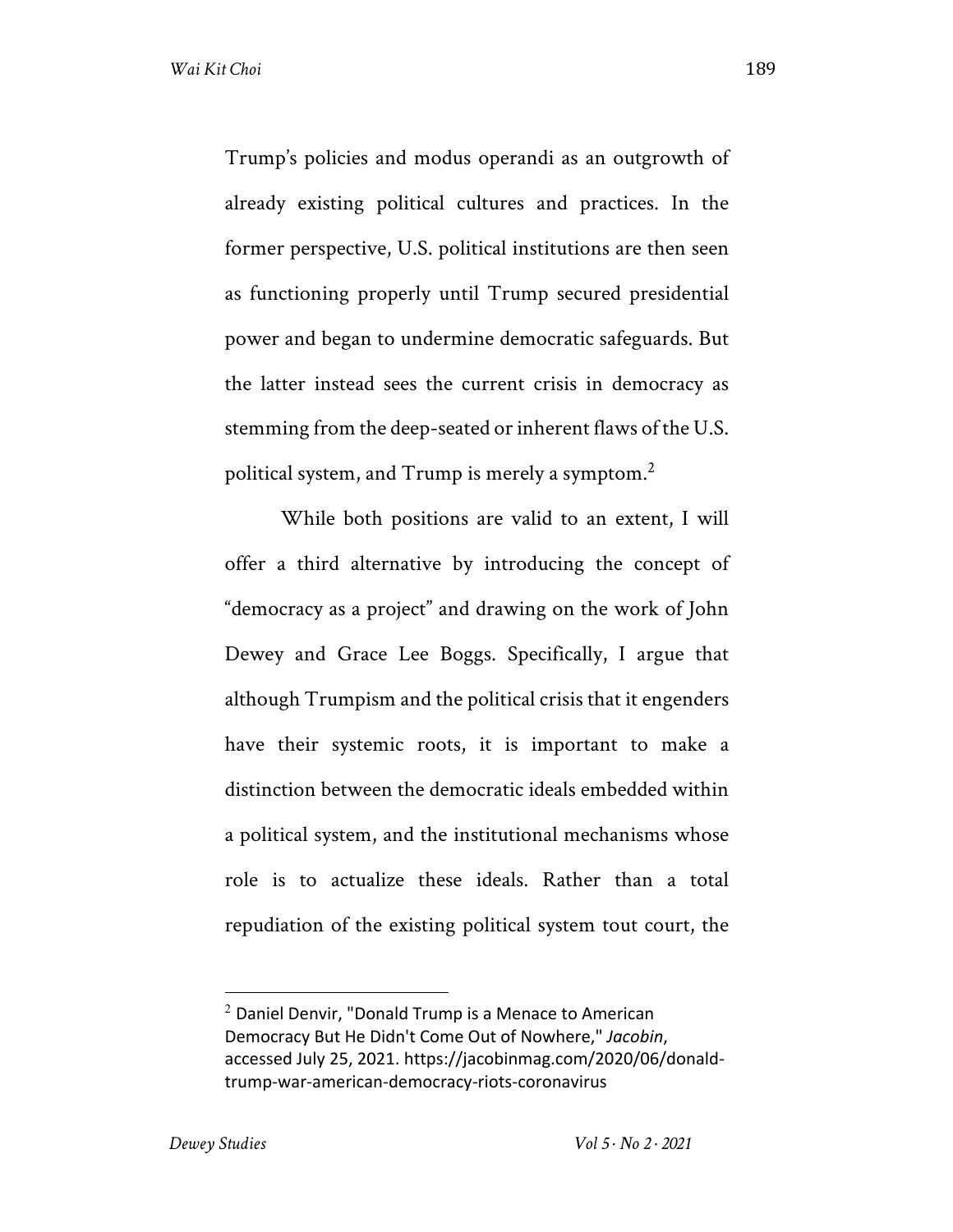way forward is to revolutionize the ways in which the democratic ideals are actualized at the state, associational and individual levels, so that the potentials of democratic principles can be fulfilled and their fulfillment can in turn serve as bulwarks against right-extremism.

During the Trump administration, the Alt-Right movement has grown in influence while white supremacy in general was no longer shunned by the political mainstream and has become normalized. Trump's Alt-Right supporters repudiate the demands by women and people of color for equal political, social and economic rights, they challenge the electoral process through disinformation campaigns, and their rejection of the Presidential election result culminated in the riot in the U.S. Capitol. The former U.S. President's sponsorship of these right-wing extremist groups is a key factor of their ascendance; scholars as well as former government officials such as Madeleine Albright have, as a result, expressed concern about the rise of fascism in American politics.

But for Daniel Denvir, Trump is not what ultimately caused the fascist tilt in the political establishment. He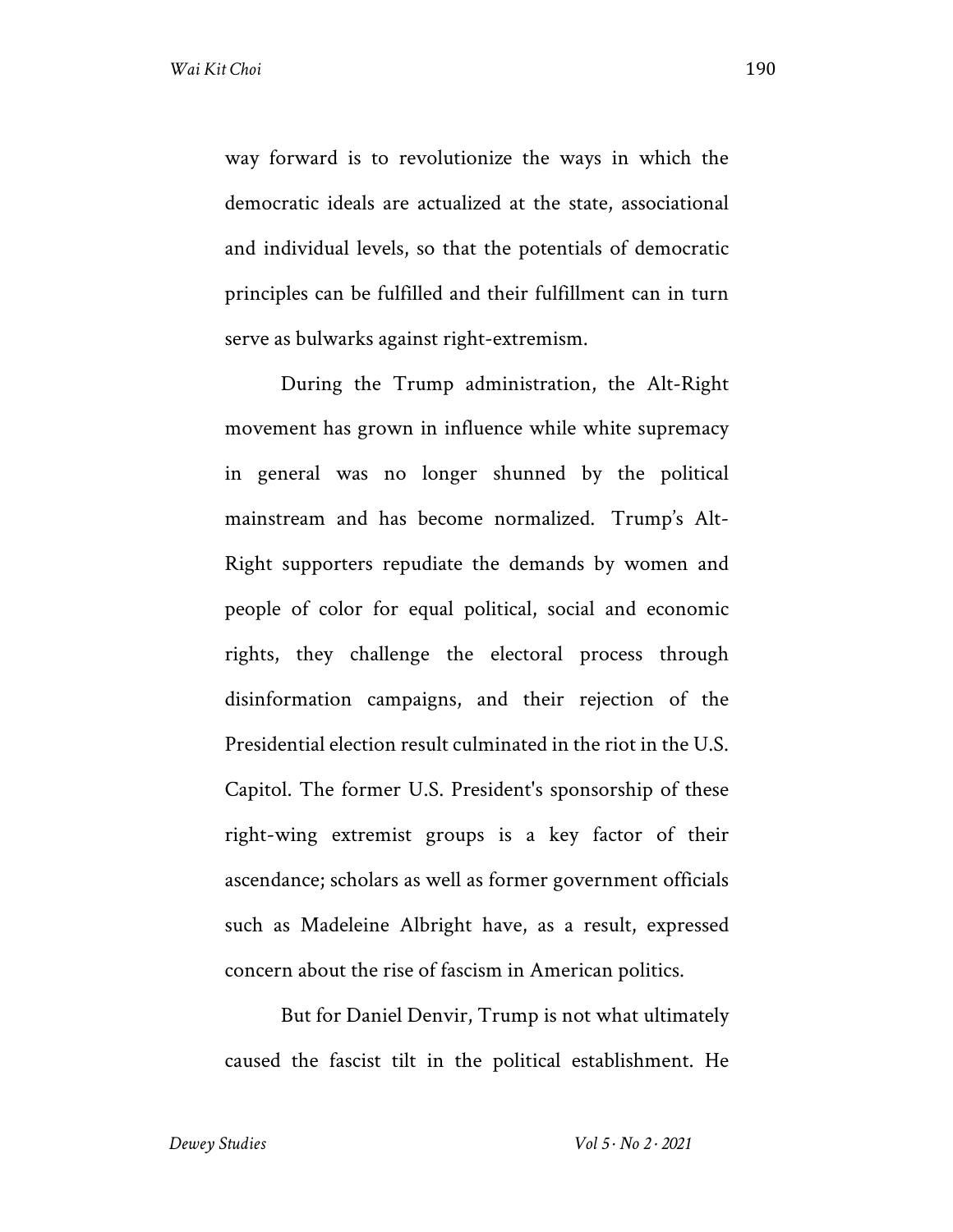argues that Trump's many policy positions, for example his views on immigration, crime and national security, are not an aberration but a continuation of both the Republican and Democratic Parties' positions.<sup>3</sup> Denvir describes Trump as "a creature of the social order that preceded his government, not an extraterrestrial," and concludes that "[o]ur norms and institutions can't save us from Trump because they helped make him president. If we want people to respect norms and institutions, we must build new norms and institutions that are worthy of people's respect."<sup>4</sup> But it is not clear in his argument which specific norms and institutions are responsible for Trump's success. One perspective treats Trump as the originator of right-wing extremism's current rise, the other as expressed by Denvir traces it to the political system itself. Both views capture aspect of the present political juncture, I will suggest a third perspective that offers a more comprehensive view. To do that, I will first introduce the concept of "democracy as a project."

<sup>3</sup> Denvir, *ibid.*

<sup>4</sup> Denvir, *ibid.*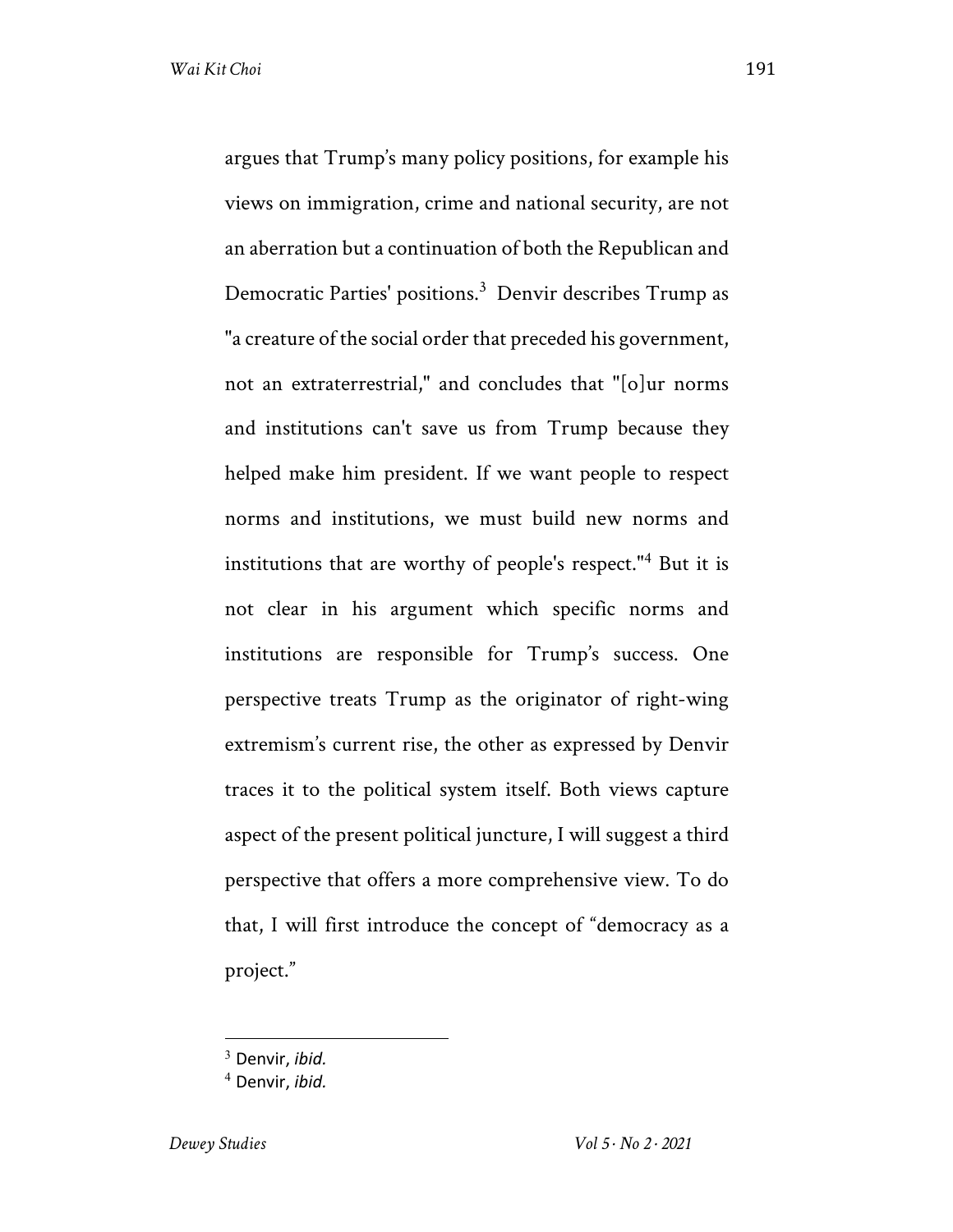## **"Actually Existing Democracy" vs. "Democracy as a Project"**

Nancy Fraser used the term "actually existing democracy" when discussing Jürgen Habermas's analysis of the bourgeois public sphere. For Habermas, the public sphere first emerged in modern Western Europe and it was a space between the state and society that allowed for the coming together of private individuals to discuss politics and criticize state policies.

The public sphere continues to be an important component of Western democracies today, and it has always been presented as a space that is open to all irrespective of their background. However, Fraser points out that white men with no property holdings, women of all classes and races, and men of subjugated racial groups were excluded from participation at different points in history. Despite the common (mis) conception of a bourgeois public sphere characterized by inherent egalitarianism and universal accessibility, the relatively diverse public sphere as it exists in many capitalist democracies today is very different from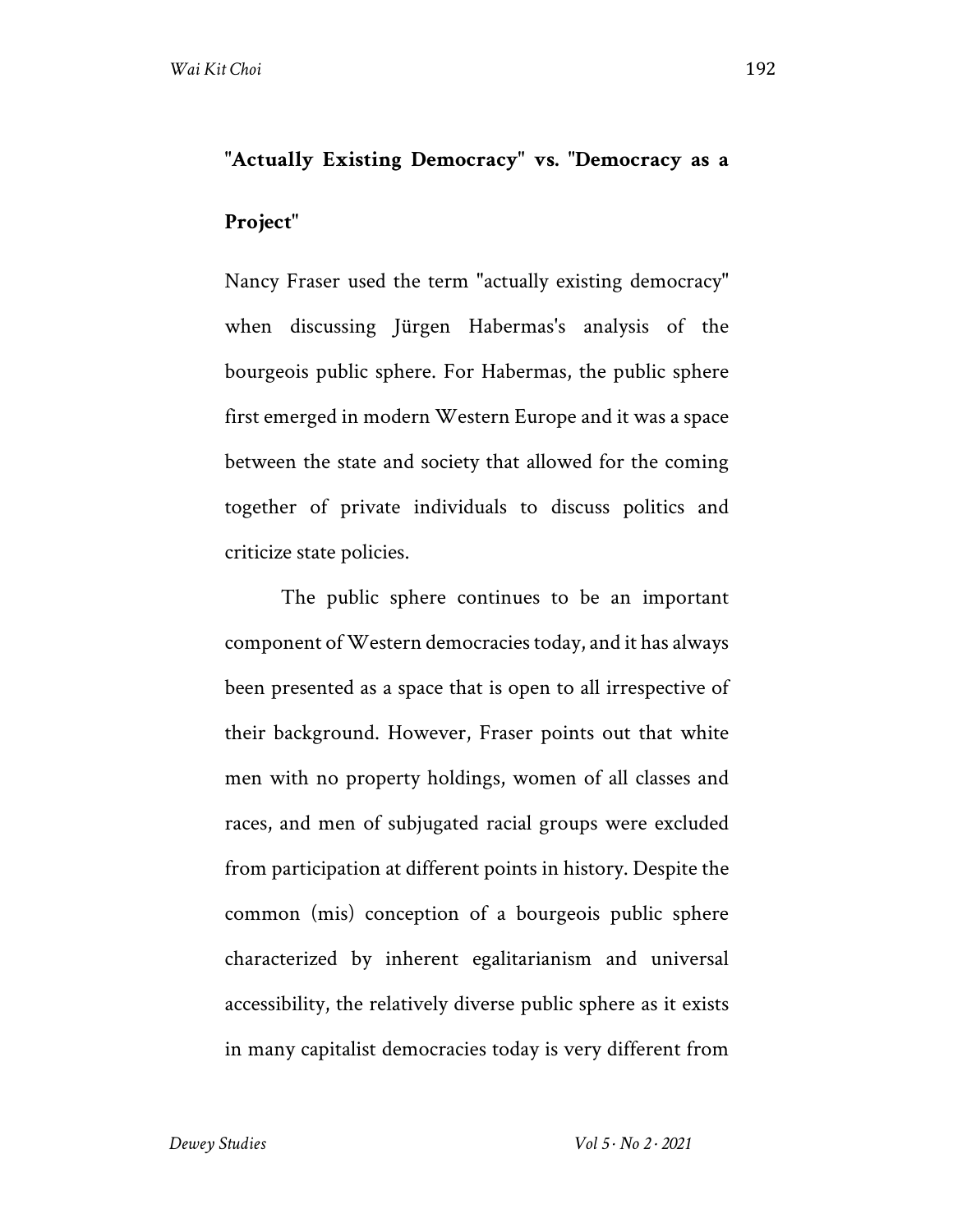the one that existed in the late nineteenth or early twentieth century.<sup>5</sup> From Fraser's observation, two larger points about democratic practices follow. First, her discussion about public sphere suggests that there can be a gap between the utopian ideals embodied in a political system and their instantiations in social reality, and the term "actually existing democracy" is used to focus attention on the way a polity actually practices democracy rather than its claims about how it practices democracy. Second, if today's actually existing public sphere is much closer to the utopian democratic ideal than the early twentieth century public sphere was, then the gap between the ideal and its instantiation in reality is not immutable; the gap can shrink, or may even be eliminated. What causes the gap to shrink or disappear? The concept of "democracy as a project" is relevant in this connection.

To describe democracy as a project is to reject treating it as merely a system of voting for representatives to be placed in the executive or legislative branches of the

 $5$  Fraser, ""Rethinking the Public Sphere: A Contribution to the Critique of Actually Existing Democracy," 63.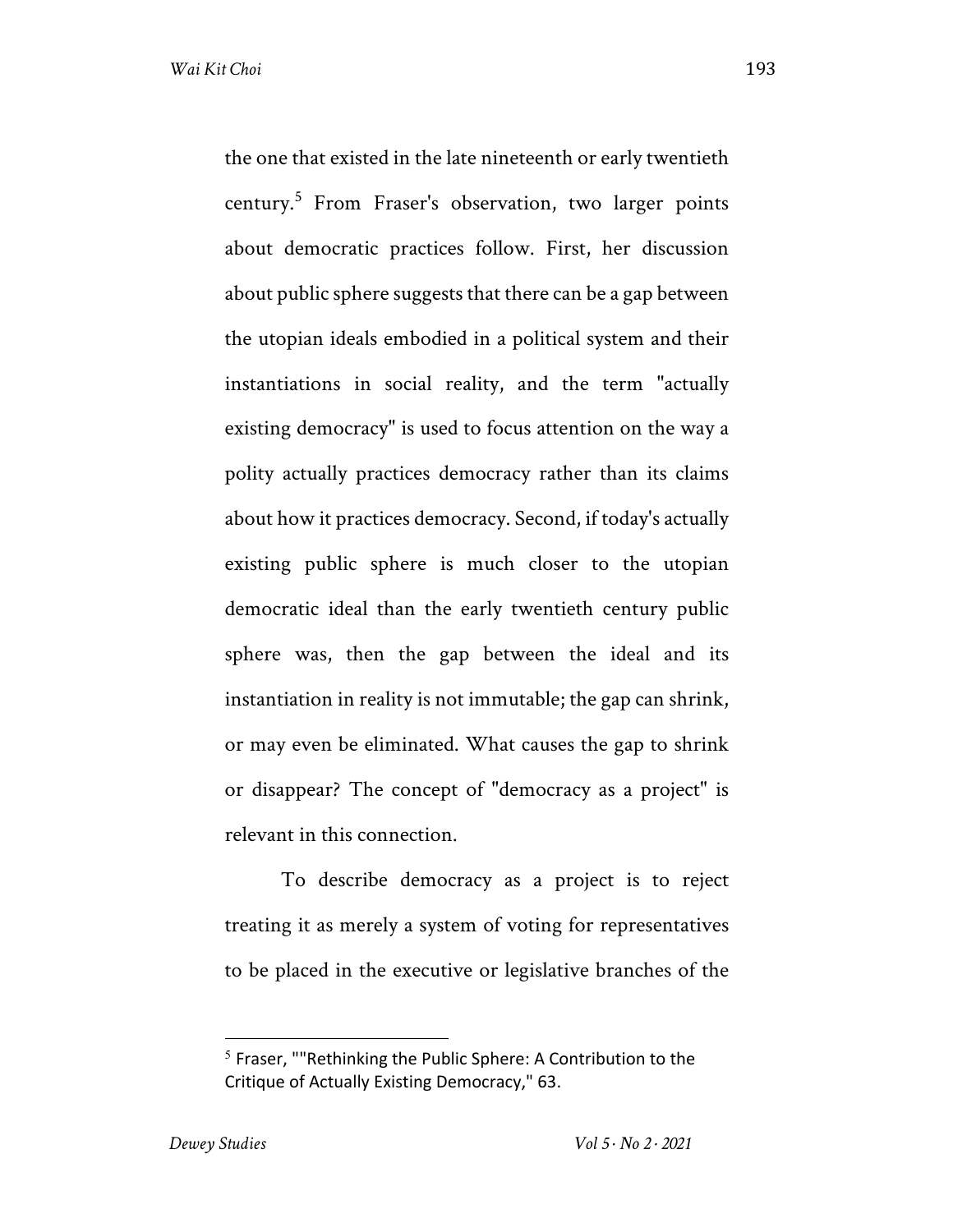government, and to suggest instead seeing democracy as an ongoing and dynamic process in which the people work together to defend and expand the power of selfdetermination and autonomy for all at every level of a polity—state, associational and individual. The gap between the utopian ideals and their instantiation in reality shrinks when people work together from the bottom-up to enact the democracy project through participation in social movement. The Women's Suffrage and the Civil Rights Movements were mass movements that played an indispensable role in bringing the utopian democratic ideals expressed in the Declaration of Independence closer to social reality. Following the murder of George Floyd, the Black Lives Matter movement (BLM) has re-emerged and millions of people in different U.S. cities have mobilized to end a systemic racism that has criminalized and perpetuated state violence against African Americans. Similar to the other two social movements, the BLM can also be seen as a democracy project that aims at actualizing the ideal of racial inequality in social reality.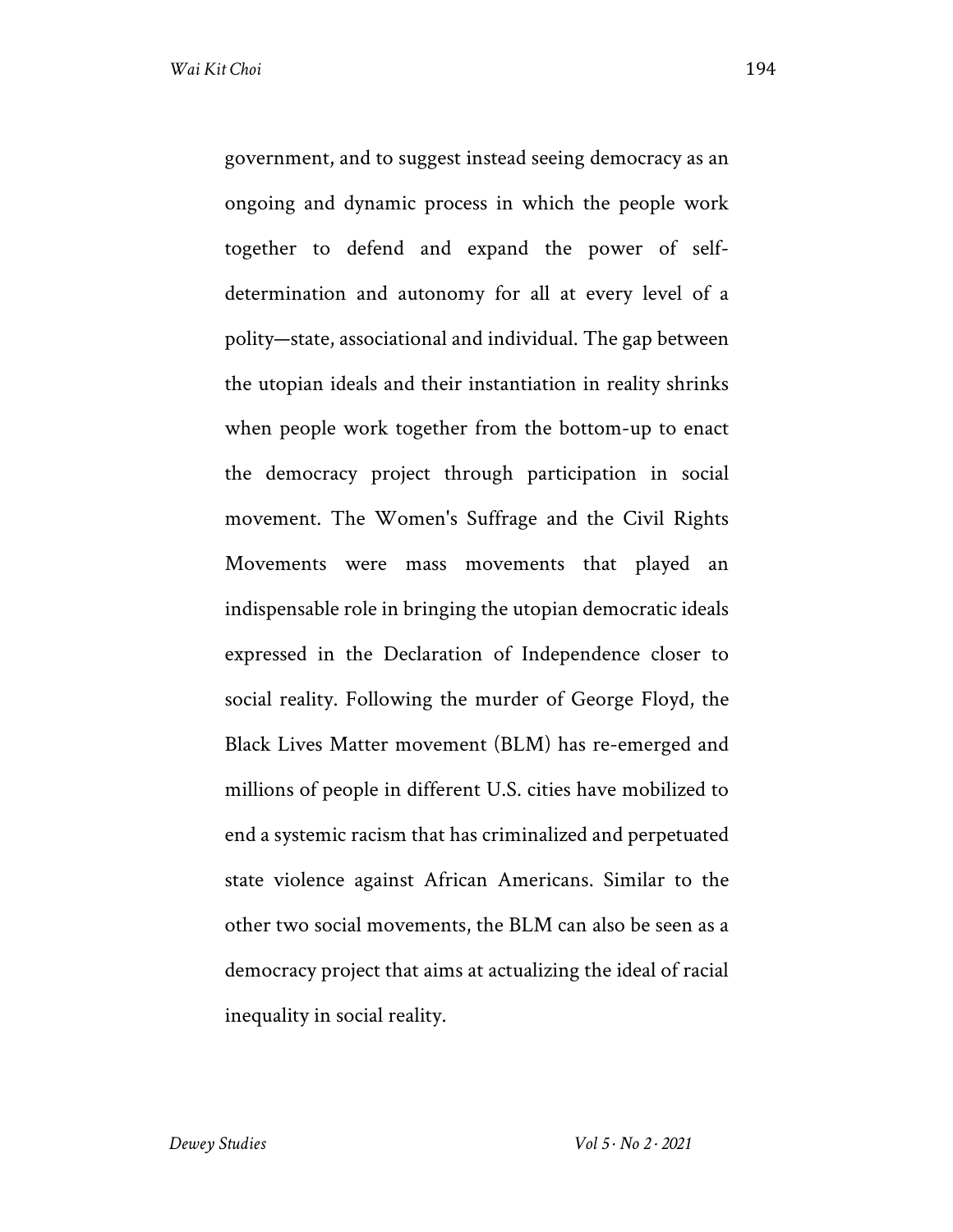Democracy as a project is not limited to mass movements that operate at the state level. Drawing on John Dewey's and Grace Lee Boggs' work, I will explain how the democracy project can also be undertaken at the individual and associational level, and I will show how we can infer from the discussion of their writings strategies for expanding the democracy project when right-wing populism is on the rise.

#### **John Dewey and Grace Lee Boggs**

In "Creative Democracy: The Task before US,"<sup>6</sup> Dewey explains what it means to think creatively about democracy; we need to stop relating to democracy as if it is a kind of mechanistic political ritual that we dutifully perform, such as going to the voting booth once every four years, rather, we should think of democracy "as a personal way of individual life: that it signifies the possession and continual use of certain attitudes, forming character and determining

 $6$  John Dewey, The Later Works, Vol. 14, 1925-1953, "Creative Democracy: The Task before US," ed. Jo Ann Boydston (Carbondale: Southern Illinois University Press, 1976) 224-230.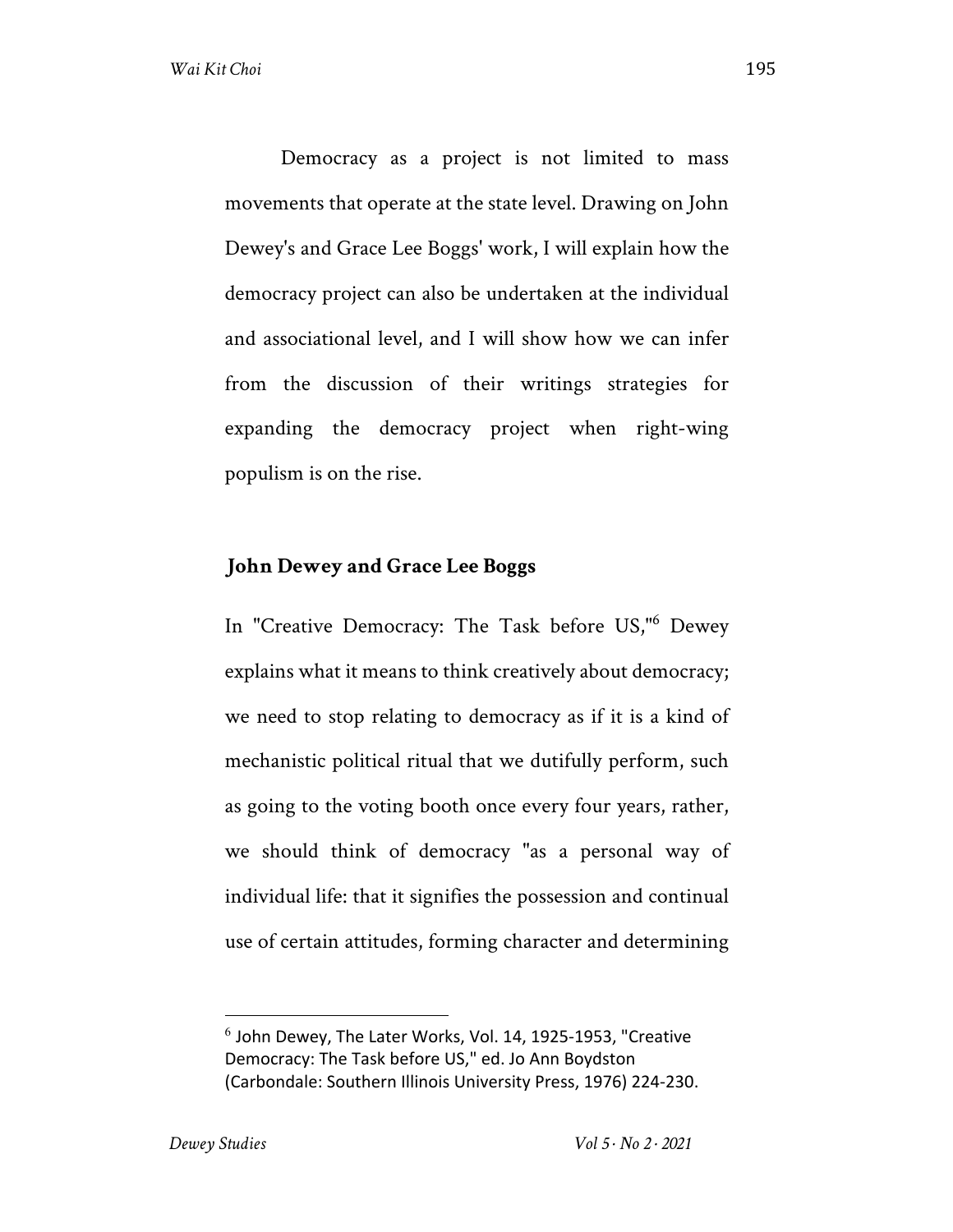desire and purpose in all the relations of life" (LW 1976: 226). For Dewey, democracy is not something imposed upon the individuals from the outside, and the democratic institutions of a state, what I would call the democracy project at the state level, should instead be seen as the outer expression of the everyday democratic values that individuals have internalized and embodied. Specifically, Dewey suggests three guiding principles for practicing democracy as a personal way of life. First, have "faith in the possibilities of human nature" (LW 1976: 226) This means that our everyday action must be guided by the belief that each person, irrespective of her race, class and gender, has the equal right to develop her inner potentials and flourish as a full-fledged human being. Second, have "faith in the capacity of human beings for intelligent judgment and action if proper conditions are furnished" (LW 1976: 227). To do that, we need to support freedom of expression and assembly as well as the free exchange of ideas as guarantees of people's ability to act and judge rightly. In addition, in our everyday life we also need to prevent prejudice and mistrust from undermining our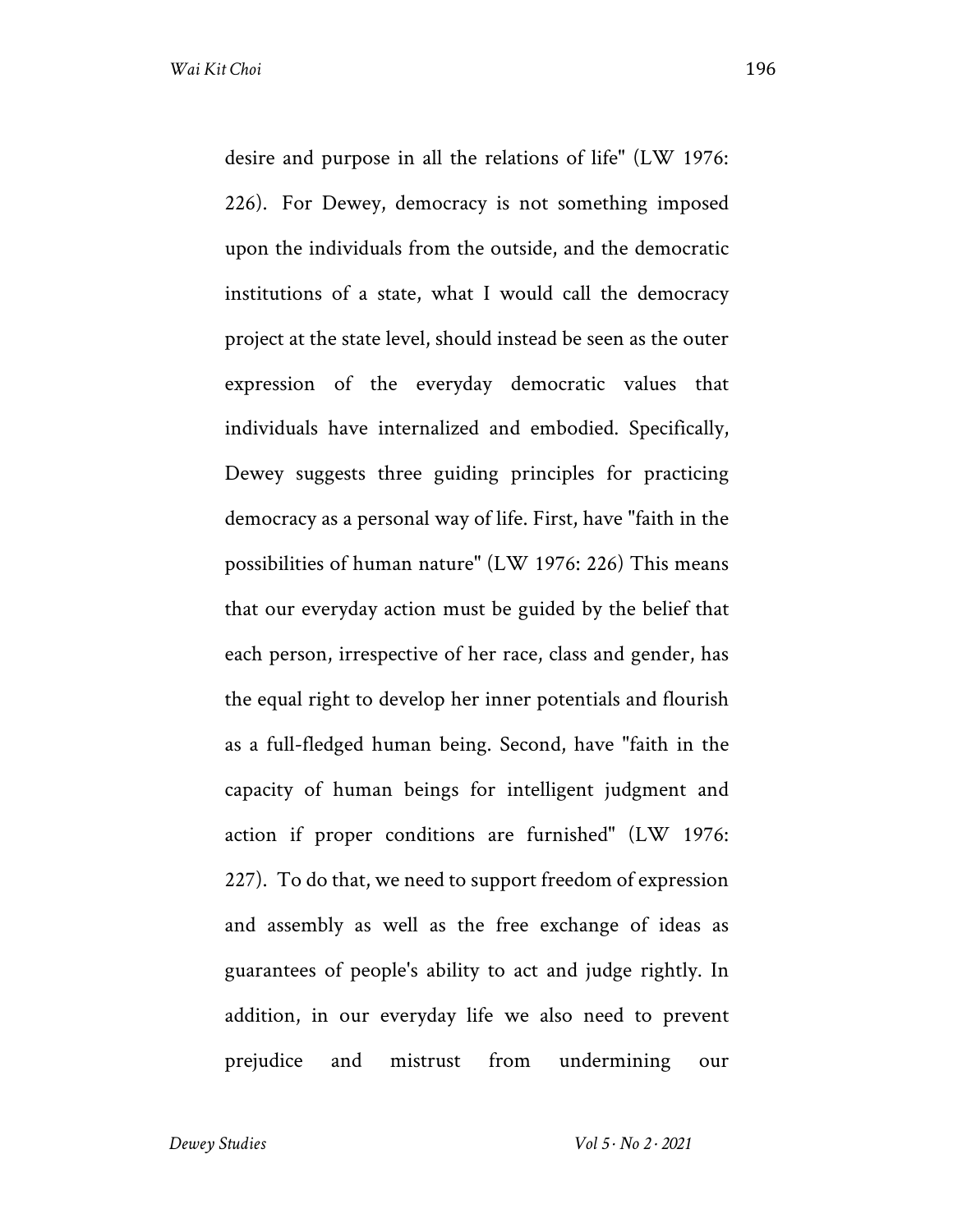communication with people from diverse backgrounds. Third, have "faith in personal day-by-day working together with others" (LW 1976: 228). This is the belief that group cooperation and communal life are intrinsically valuable. Differences of opinion and conflicts can arise in the process, and we need to ensure they can be settled by means of discussion and intelligent analysis rather than psychological or physical violence.

Boggs' activism and writing, which I will draw on to explain how the democracy project can be practiced at the associational level, also illustrates Dewey's third principle about the importance of group cooperation. Born in Rhode Island to Chinese immigrant parents in 1915, Boggs received her Ph.D. degree in Philosophy from Bryn Mawr College in 1940, and became a collaborator with C.L.R. James and Raya Dunayevskaya within the Trotskyite Marxist movement. In 1953, she moved to Detroit, married James Boggs, a famous African American activist and writer, also her lifelong intellectual and political companion.<sup>7</sup>

<sup>7</sup> See James Boggs. *Pages from a Black radical's notebook: A James Boggs reader*. (Detroit: Wayne State University Press, 2011).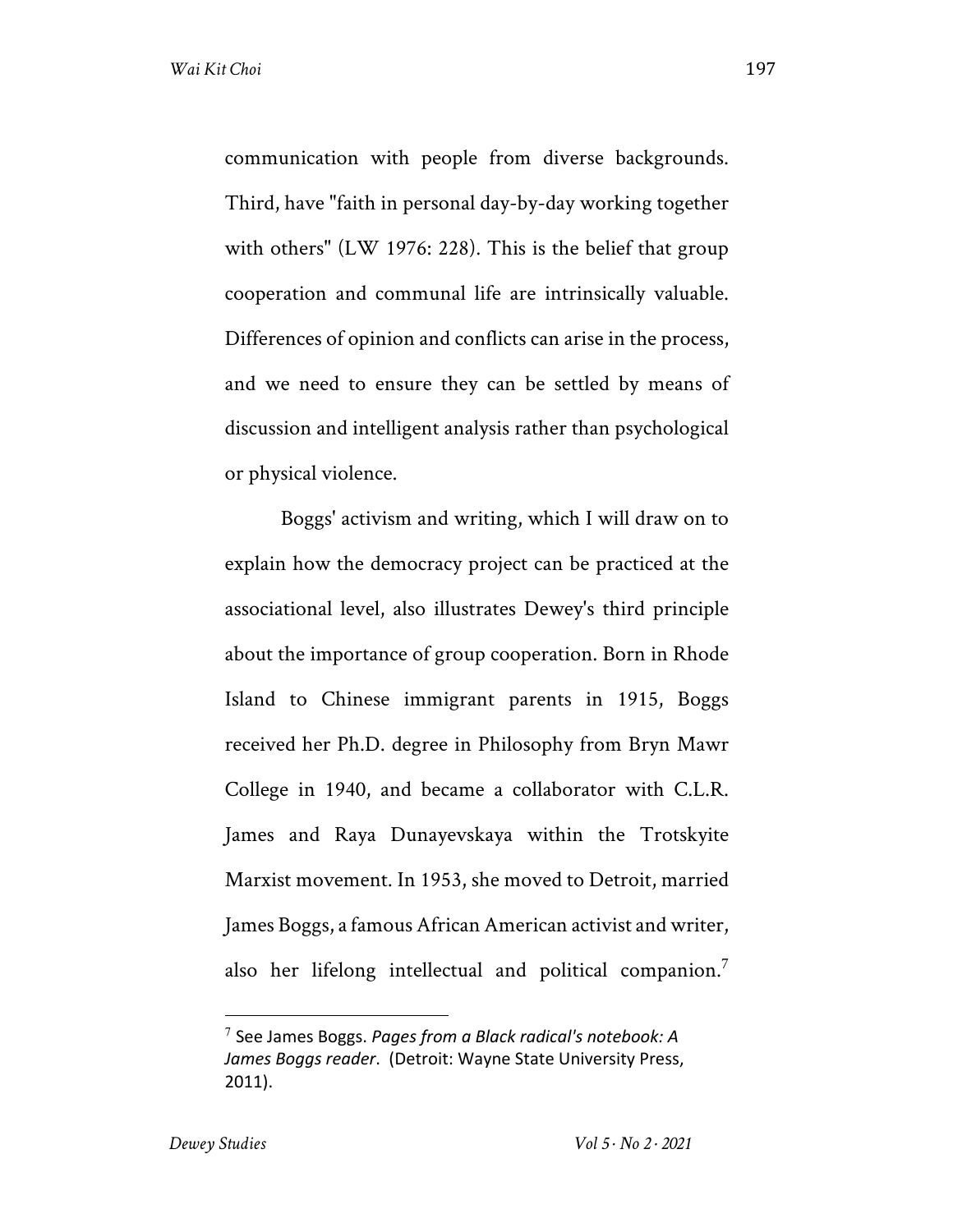Together they became active in the Black Power movement, broke away from traditional Marxism, and eventually developed an alternative model of revolution that underscored the centrality of community organizing and associational democracy. Even after Barack Obama was elected U.S. President, Grace Lee Boggs continued to argue that "[o]ur system of representative democracy, created by a great revolution, must now become the target of revolutionary change."<sup>8</sup> But for her, revolution is not an event where the vanguards lead the masses to the seizure of state power at the zero hour when everything falls into place. Rather, revolution occurs through a long, protracted process of incremental changes at the local level where alternative communal associations—the ones that challenge mainstream capitalist practices and have a non-hierarchical organizational structure—help people maintain control of their own communities. As Boggs explains: "Instead of putting our organizational energies into begging Ford and

<sup>8</sup> Grace Lee Boggs, *The Next American Revolution: Sustainable Activism for the Twenty-first Century Updated and Expanded Edition*. (Berkeley and Los Angeles: University of California Press, 2012), 34.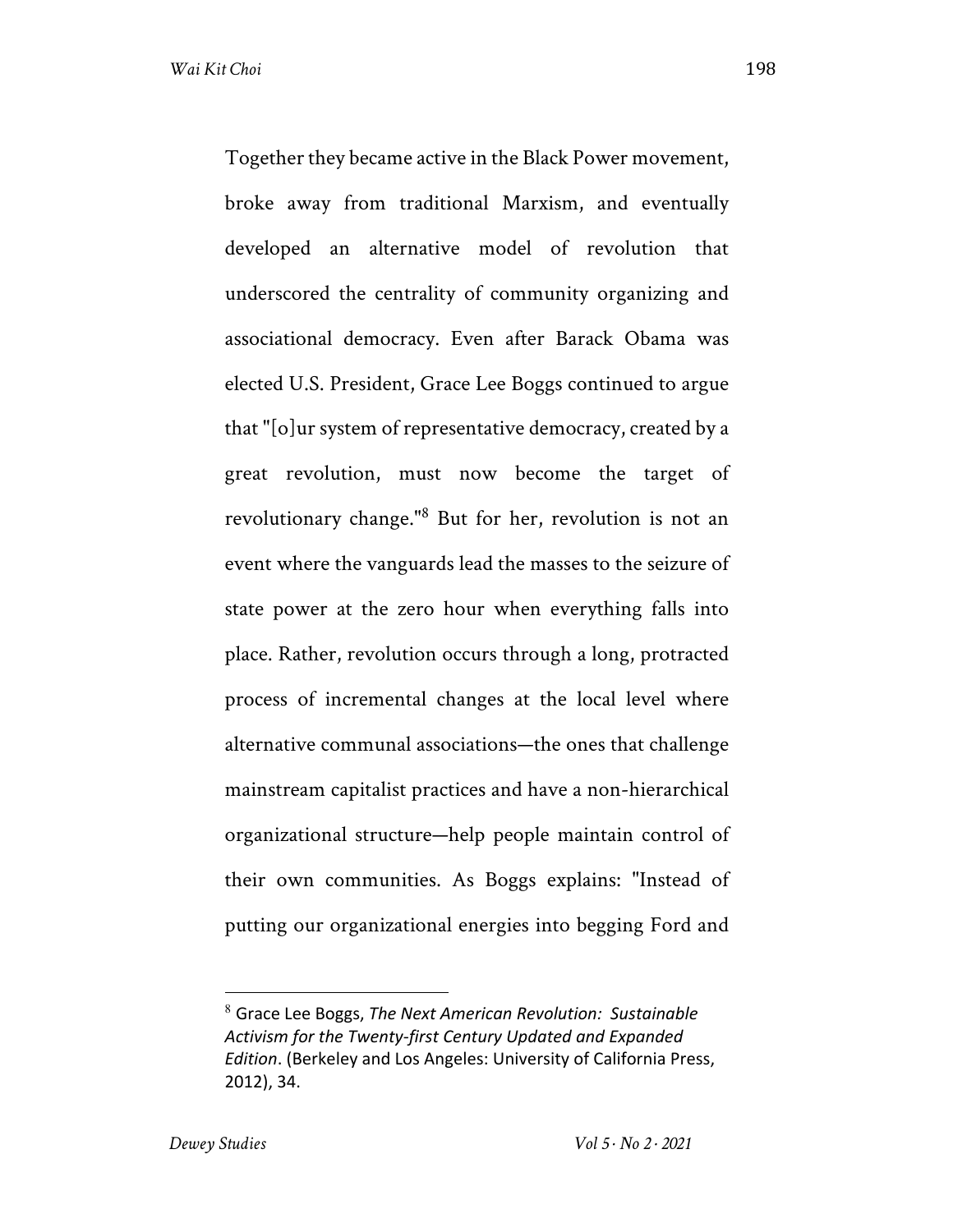General Motors to stay in Detroit—or begging the government to keep them afloat—so that they can continue to exploit us, we need to go beyond traditional capitalism. Creating new forms of community-based institutions (e.g., co-ops, small businesses, and community development corporations) will give us ownership and control over the way we make our living, while helping us to ensure that the well-being of the community and the environment is part of the bottom line."<sup>9</sup>

Given Detroit's population and economic decline, creating these alternative associations is even more important, and a crucial part of this process is youth education. Boggs refers to educating young people as "planting the seeds of hope." As the seeds begin to sprout and become intertwined with one another and organizations that share the same vision, a community of self-reliant associations emerges. Together with some other activists, Grace and James Boggs established Detroit Summer in 1992.<sup>10</sup> Young people in the program undertook

<sup>9</sup> Boggs, *The Next American Revolution*, 48.  $10$  Sharon Howell, Bernard Brock, and Eric Hauser. "A Multicultural, Intergenerational Youth Program: Creating and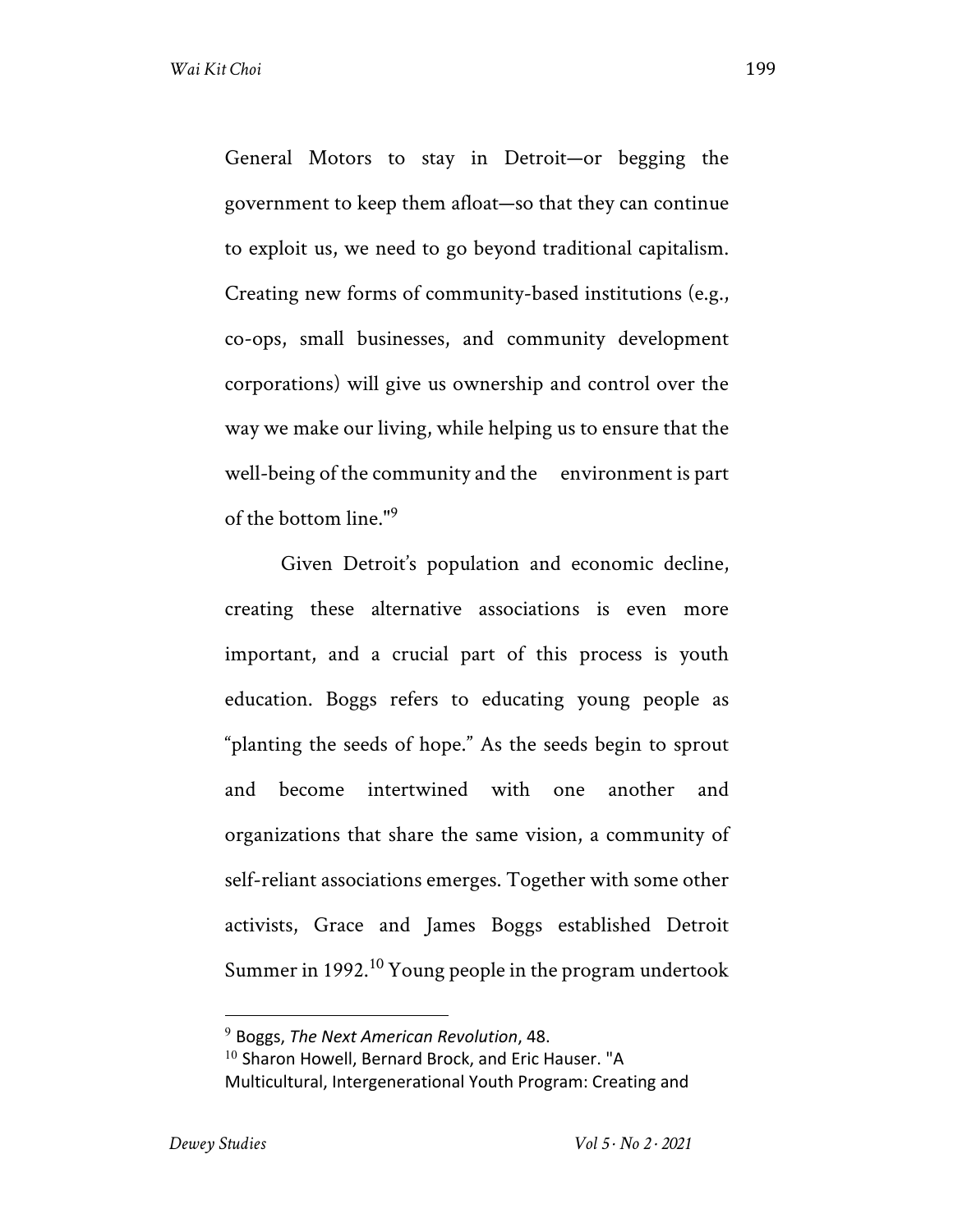communal projects that aimed at revitalizing the community; these activities included organizing health and arts festivals, rehabbing abandoned homes, and creating public arts in the neighborhood. But education through physical labor was also combined with learning through workshops, community dinners and intergenerational dialogue, and one of the more impactful projects of Detroit Summer is urban farming. Youths in the program were brought together with Gardening Angels, a group of African-American elders originating in the South who were growing food in their backyards for consumption. Young people were taught how to grow produce in community gardens and ties were established between Detroit Summer and other like-minded community groups. Boggs and Gerald Hairston of Gardening Angels joined with Hunger Action Coalition and East Michigan Environmental Action to organize a group called Detroit Growers Support Group, which became Detroit Agricultural Network. The Detroit Agricultural Network formed partnerships with Greening

Sustaining a Youth Community Group." In *Group Communication in Context: Studies of Bona Fide Groups,* 2nd Edition, edited by Lawrence R Frey (New York: Routledge, 2003): 85-107.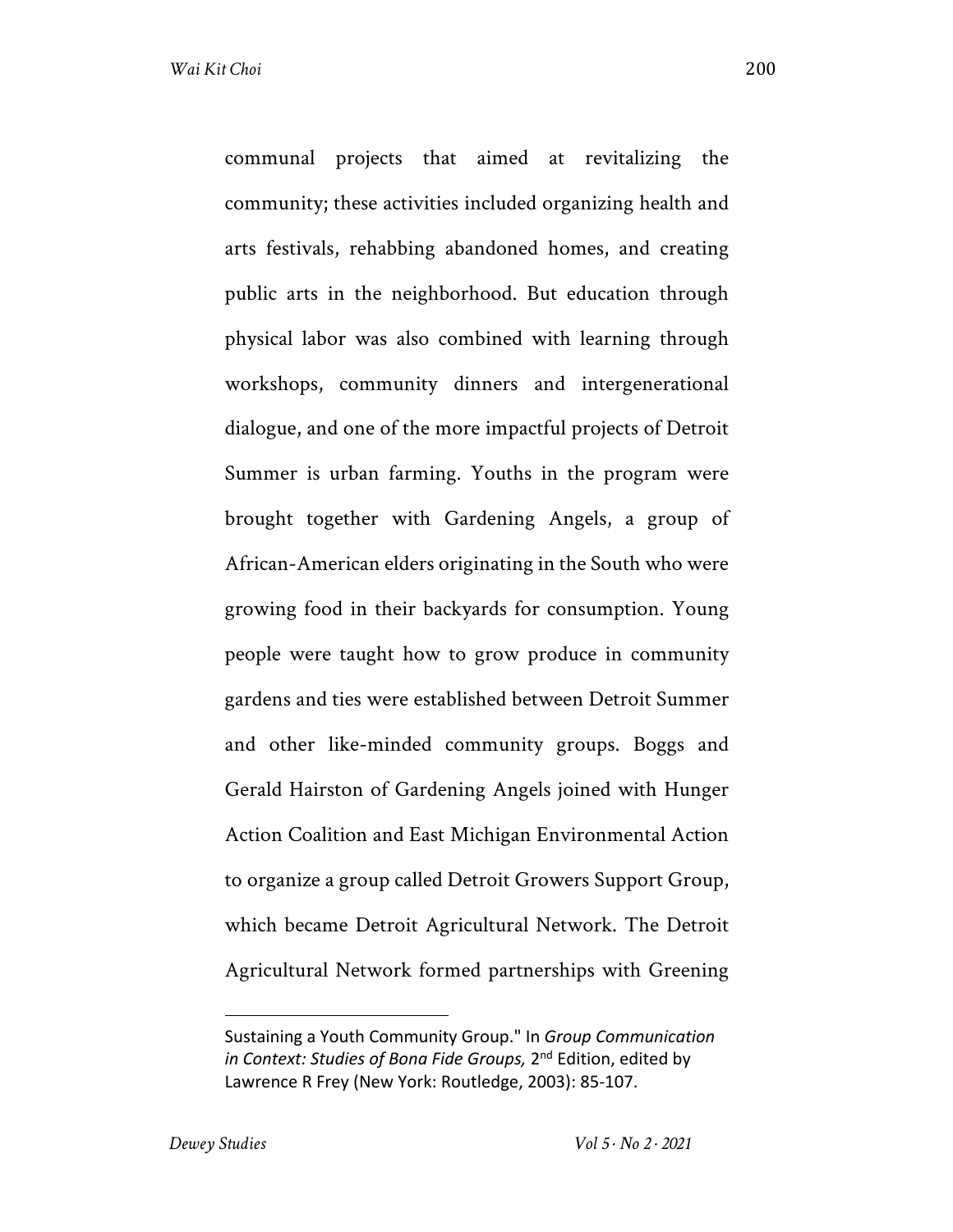of Detroit and the Michigan State University Extension in Wayne County to further promote the urban agricultural movement by offering educational programs that train participants on the techniques and methods of gardening, horticulture, as well as community organizing.<sup>11</sup> When addressing the question of what Detroit Summer has accomplished, Boggs notes that "[t]he result has been that we have been able to develop the type of critical connections—of both ideas and people—that are the essential ingredients of building a movement."<sup>12</sup> By forming connections between organizations individuals with similar values and are able to collaborate democratically based on consensus building, the movement grows. The urban agricultural movement in Detroit today has attracted nationwide media attention, $13$  and it has successfully

<sup>13</sup> Nicole Crowder, "A Garden Grows in Motor City," *Washington Post*, January 7, 2015. Accessed October 10, 2021. https://www.washingtonpost.com/news/in-sight/wp/2015/01/07/agarden-grows-in-motor-city/ Reif Larsen, "Detroit: The Most Exciting City in America?" *New York Times*, November 20, 2017. Accessed October 11, 2021. https://www.nytimes.com/2017/11/20/travel/detroit-michigandowntown.html

<sup>11</sup> Boggs, *The Next American Revolution*, 119.

<sup>12</sup> Boggs, *ibid*, 115.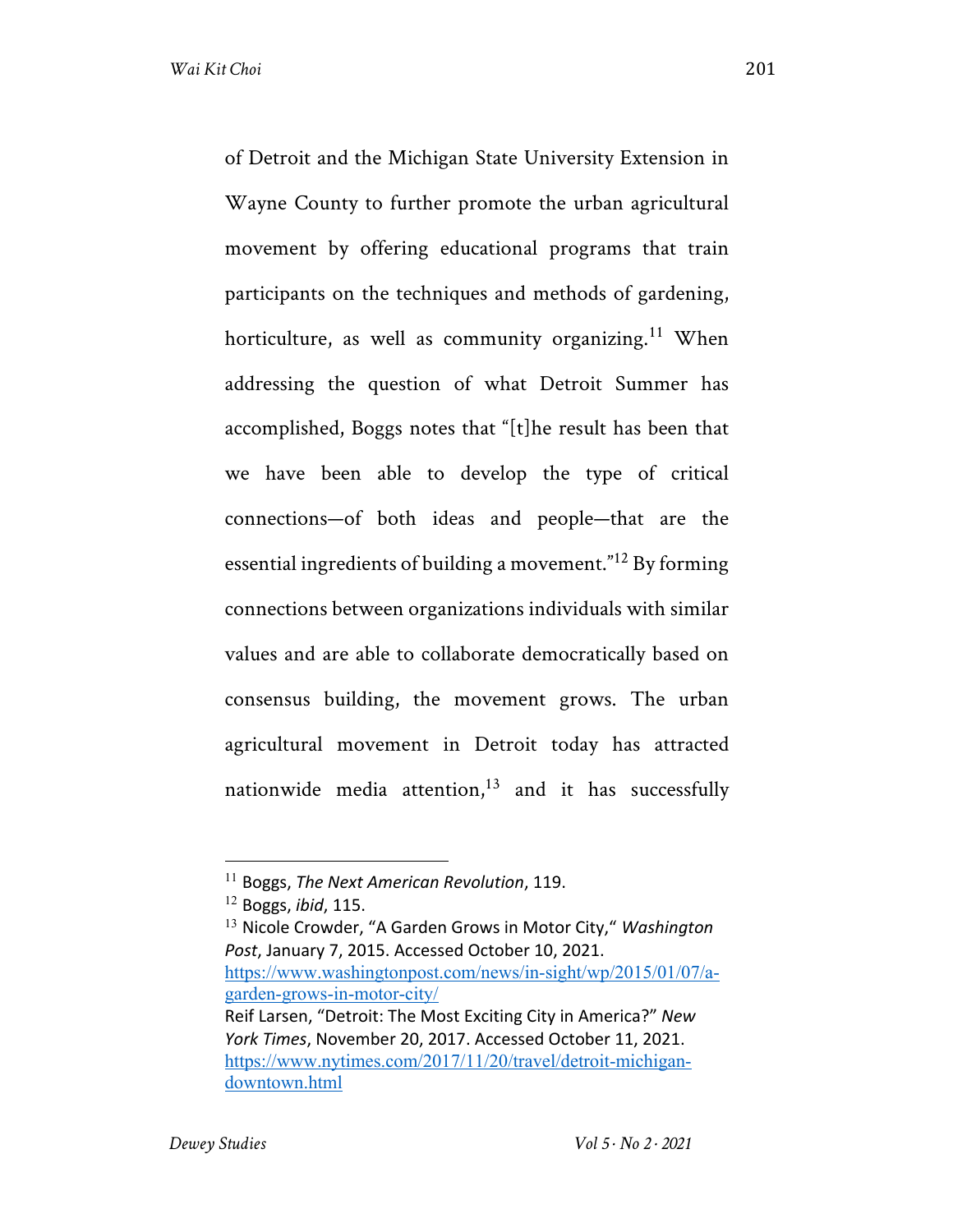mitigated some of the adverse impacts of the city's decline since the 1960s. The Detroit Summer Program has been credited with its role in the city's revitalization process,  $14$ and alumni of the program continue to sustain and expand this decentralized, democratic network of self-reliant association. Ashley Atkinson, who is the Co-Director of Keep Growing Detroit, participated in the program in 2001, and Julia Putnam, who is one of the cofounders and current Principal of Detroit's James and Grace Lee Boggs, participated in 1992. Other alumni have also been active in organizations or businesses that have partnerships with the program, these partners include Back Alley Bikes, Avalon Bakery and Earthworks Urban Farm.15

As Boggs' activism and writing illustrate, one way of practicing the democracy project at the associational level is

 $14$  Richard B. Peterson, "Taking it to the city: urban-placed pedagogies in Detroit and Roxbury." *Journal of Environmental Studies and Sciences* 8, no. 3 (2018): 326-342. <sup>15</sup> Keep Growing Detroit Website, "Meet the Staff," accessed October 13, 2021. https://detroitagriculture.net/about/our-staff/

Michael Jackman, "How Boggs School Julia Putnam is Rethinking Education, " *Detroit Metro Times*, July 25, 2018. Accessed October 13. https://www.metrotimes.com/detroit/how-boggs-schoolprincipal-julia-putnam-is-rethinkingeducation/Content?oid=14096362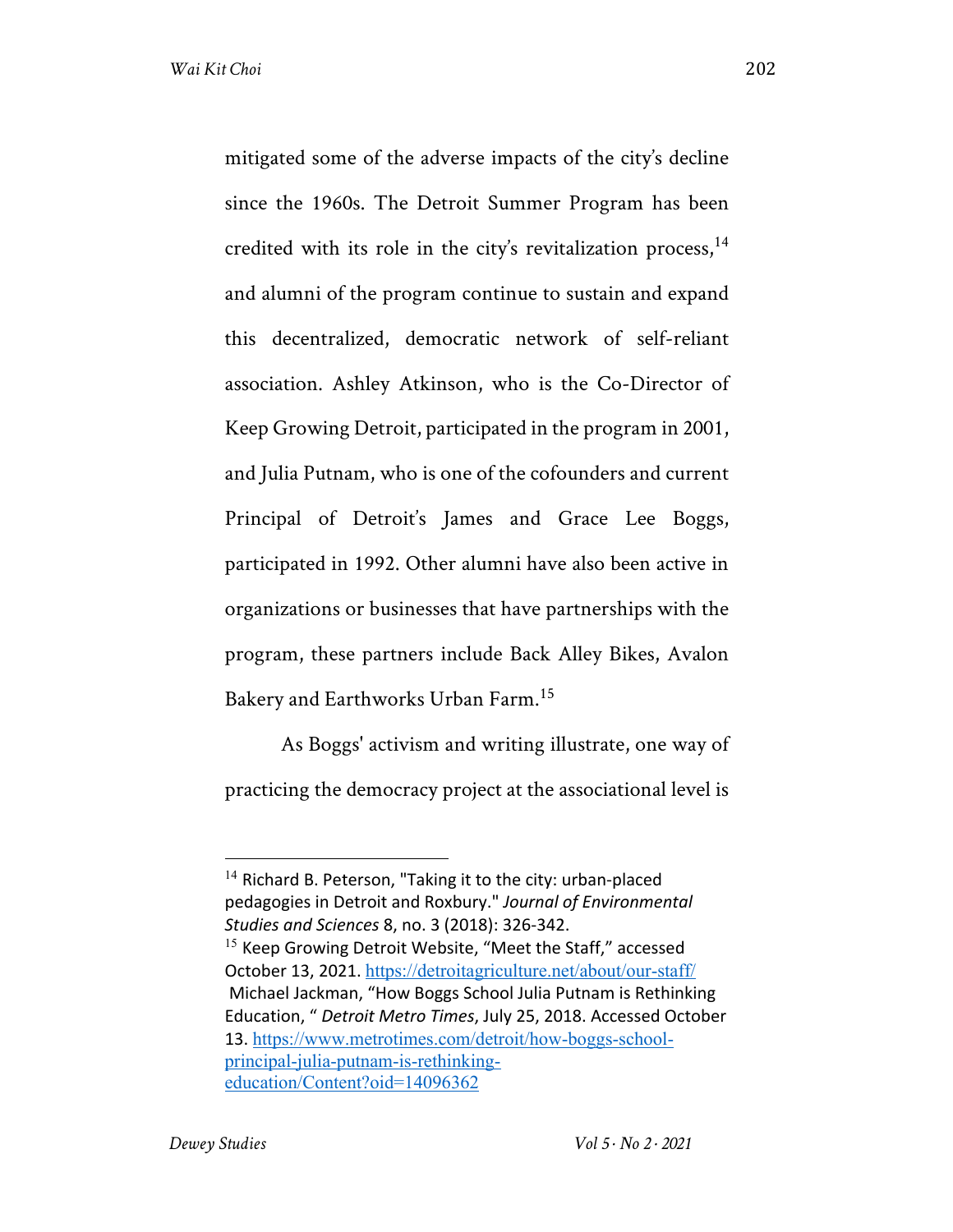to build alternative communal organizations that help people achieve self-reliance, autonomy, and take control of their own communities. I will next show how Boggs' work on Detroit Summer, in conjunction with Dewey's idea of practicing democracy as a personal way of life, suggest a way of resisting the spread of right-wing extremism.

#### **Conclusion**

The concept of "democracy as a project" is introduced to address the question of Trump's broader impacts on politics and democratic practices. One popular perspective sees him as the primary instigator of a democratic crisis that has never existed in the U.S. political institutions until he won the Presidency in 2016. While also seeing Trump as a threat to democracy, a more "structural" perspective as expressed by Denvir considers the present crisis as a reflection of inherent problems within the U.S. political system and that Trump is merely a symptom rather than the cause. There is some truth in both positions. The actions Trump took to maintain his power are arguably unprecedented in U.S. presidential history, yet his policies and views on many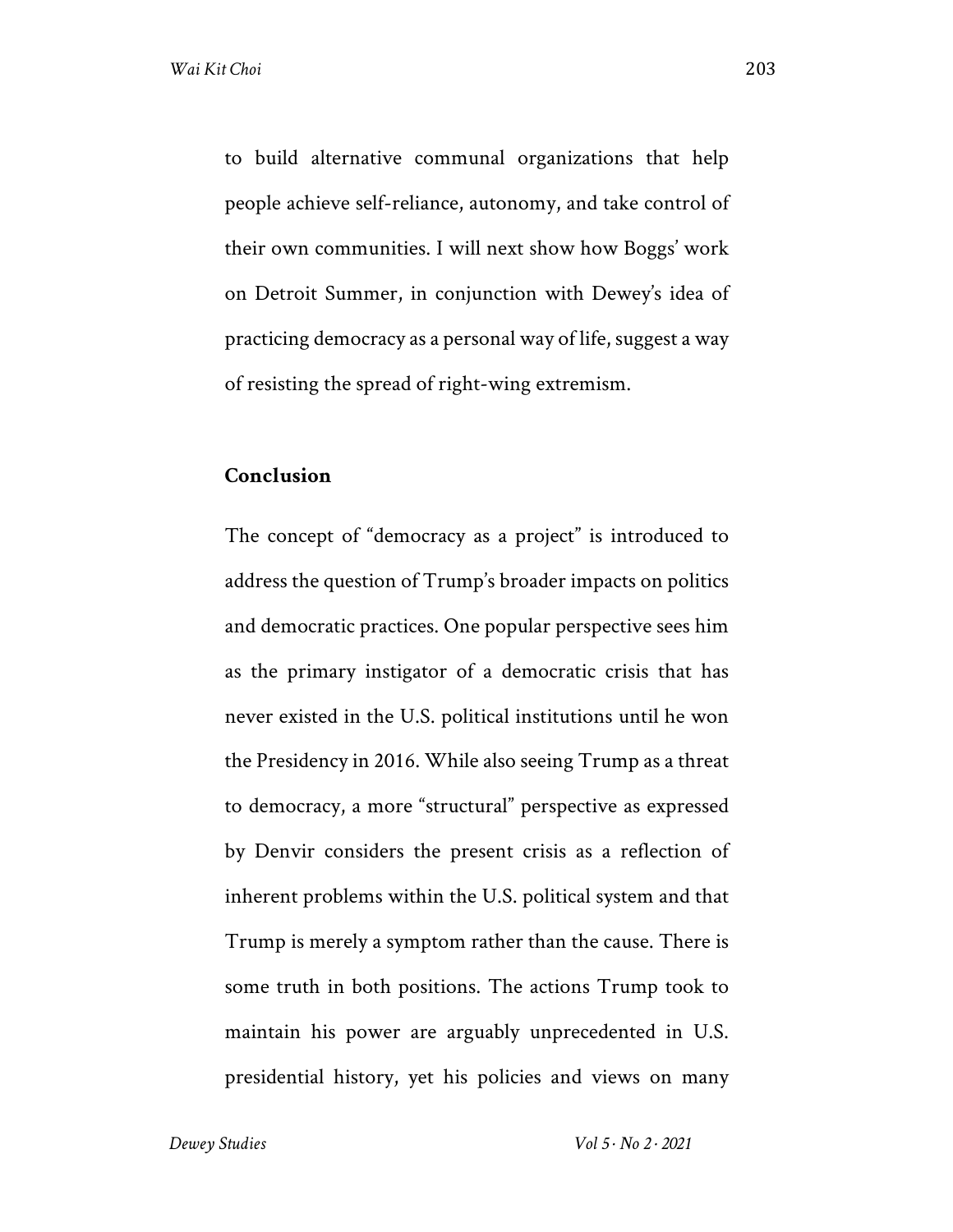issues, for example immigration, race, taxes, national security…etc., are not inconsistent with the positions held by many Republicans, or even those of the Democrats.

While acknowledging that elements of the current democratic crisis have their systemic roots that stretch before and beyond Trump's political ascendence, it is also important to be clear on which aspects of the political system are "structurally" undemocratic and recognize Trump's role in exacerbating that tendency through his particular mode of power play. Central to the concept of "democracy as a project" is the distinction between the democratic ideals embodied in a political system, and the institutional mechanisms whose roles are to actualize these ideals. To describe the present crisis in democracy as "systemic" is not to say that the democratic ideals themselves are inherently defective and should be jettisoned; it merely means that the institutions have failed in their roles to actualize the ideals, and as the re-emergence of the BLM protests illustrates, there are systemic dysfunctionalities that predate Trump; but his rise in power has created additional obstacles to the actualization of these ideals.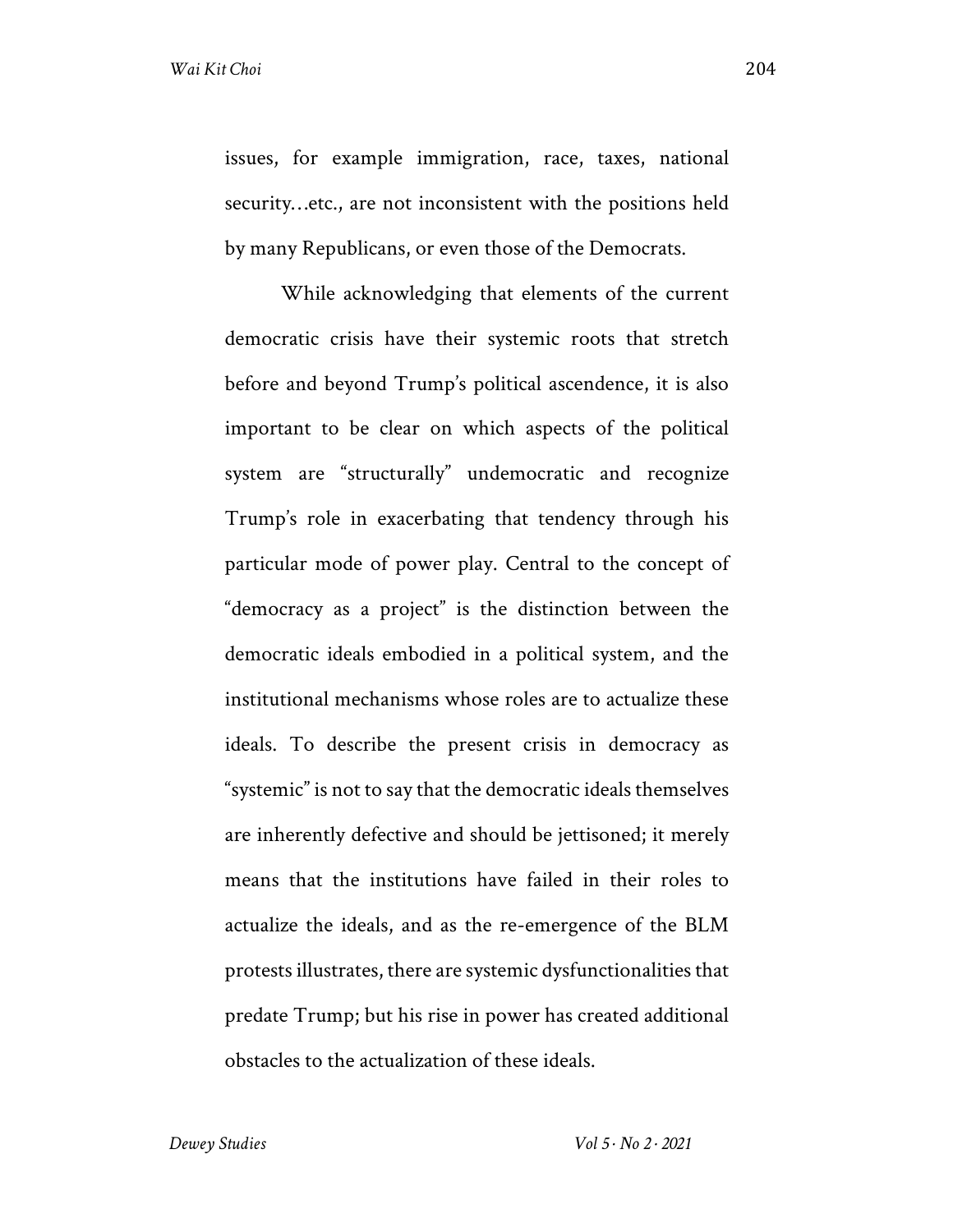Social movements can transform political institutions and lead to greater actualization of the democratic ideals at the state level. But as the discussion of Dewy and Boggs shows, these ideals can also be actualized by implementing the democracy project at an individual and associational level. This point helps devise a strategy for addressing rightwing populism.

Karen Stenner and her collaborator Jonathan Haidt draw on social psychology and argue "that the political shocks roiling Western liberal democracies at present which in reality began with rumblings in the 1990s—are more appropriately and efficiently conceived as products of this authoritarian dynamic."<sup>16</sup> By authoritarian dynamic they mean intolerance of difference that is tied to authoritarian predisposition and normative threat, and in their argument the main reason people support right-wing extremism is not economic distress, but their intolerance of multiculturalism. "Liberalism", they claim, "has now

<sup>&</sup>lt;sup>16</sup> Karen Stenner, and Jonathan Haidt. "Authoritarianism is not a momentary madness, but an eternal dynamic within liberal democracies." In *Can it happen here: Authoritarianism in America*, edited by Cass R Sunstein (New York: HarperCollins, 2018): 175- 220.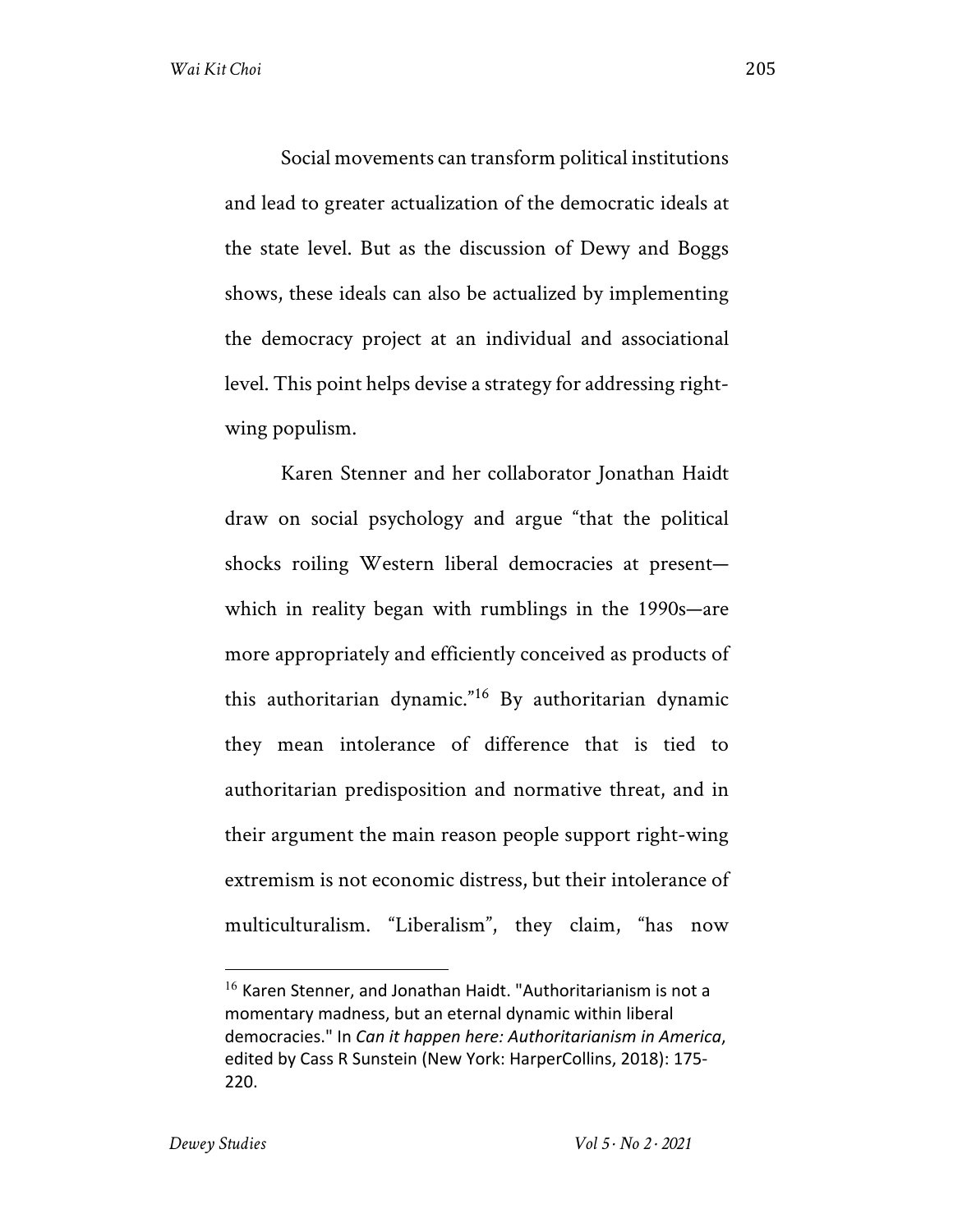exceeded many people's capacity to tolerate it."<sup>17</sup> Suppose that they are right about the growing intolerance of difference, but it is not true that everyone who voted for Trump did so because of this "authoritarian dynamic." For example, a significant number of Trump supporters voted for Obama in the previous election.<sup>18</sup> These Obama-Trump voters did not vote out of the "authoritarian dynamic" because if they did, they would not have voted for Obama in the first place. This means that not all Trump voters exhibit authoritarian dynamic, and this is important; it suggests that some Trump voters can change their views, and that their capacity to act is not beholden to some personality archetype.

Through Boggs' activism we see that participation in the democracy project at the associational level can be a transformative experience that leads to empowerment. But associational democracy requires group cooperation, and it can be difficult to achieve unless group members also

<sup>17</sup> Stenner and Haidt, *ibid*, 219.

 $18$  Nate Cohn, "The Obama-Trump Voters are Real. Here is What they Think," *New York Times*, August 15, 2017. Accessed October 13, 2021. https://www.nytimes.com/2017/08/15/upshot/the-obamatrump-voters-are-real-heres-what-they-think.html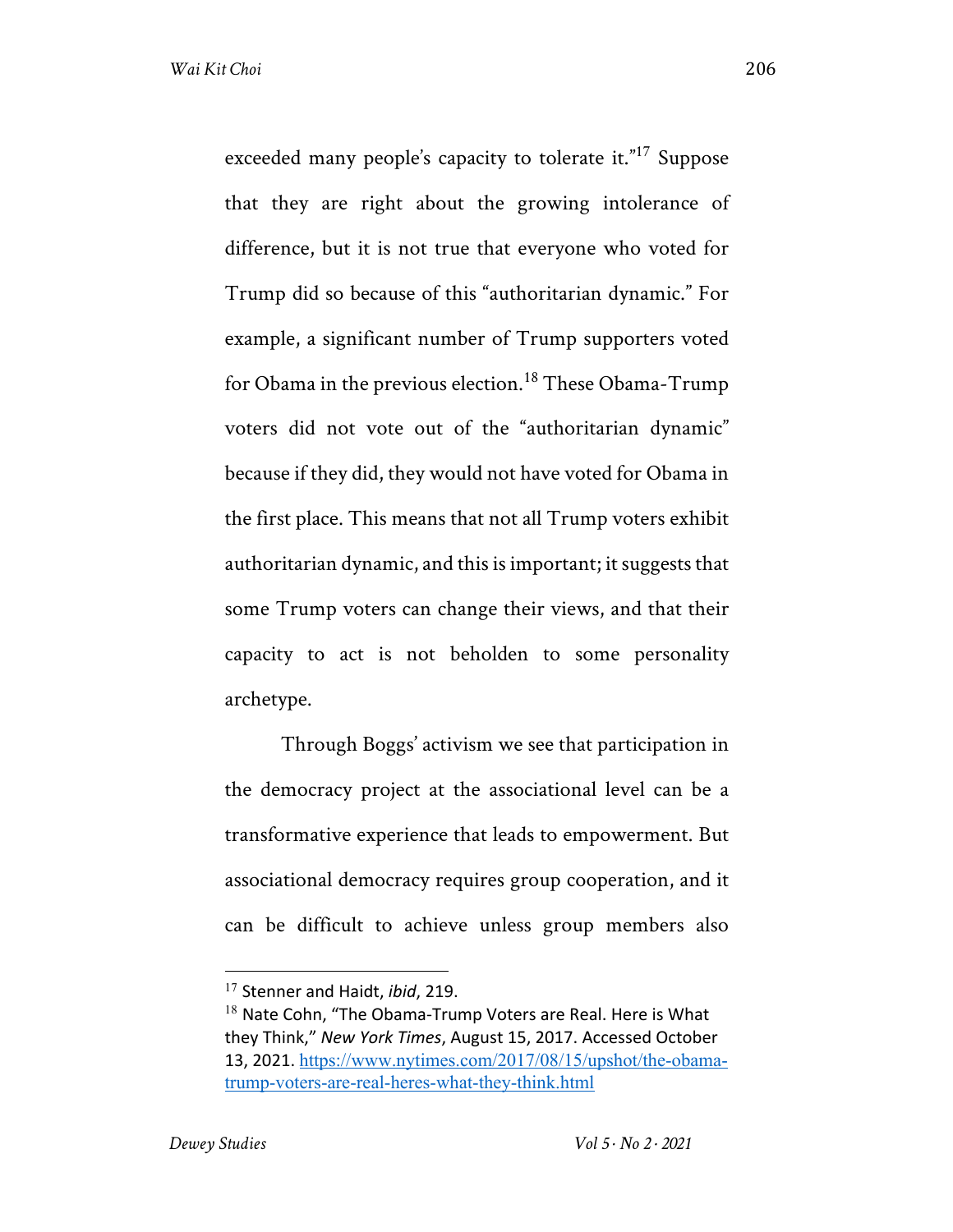actualize the democracy project at the individual level, that is, to practice democracy as what Dewey called "a personal way of individual life." One way to contain the growth of right-wing extremism is to show some of these Trump supporters that the domination of the political elites can be addressed without resorting to a charismatic authoritarian figure. This can be done by, following Boggs, organizing these Trump supporters and actualizing the democracy project with them at the association level through successful consensus building that is made possible by each person's democratic practices at the individual level as outlined by Dewey. "We're the leaders we've been waiting for," Boggs said. Perhaps the problem with liberal democracy is not merely its orientation towards multiculturalism, as Stenner and Haidt suggest, hence requiring intolerant people to become tolerant of others. Rather, it is also the sense of disempowerment widely shared by people across the political spectrum due to the failed actualization of the democratic ideals enshrined in the liberal political system.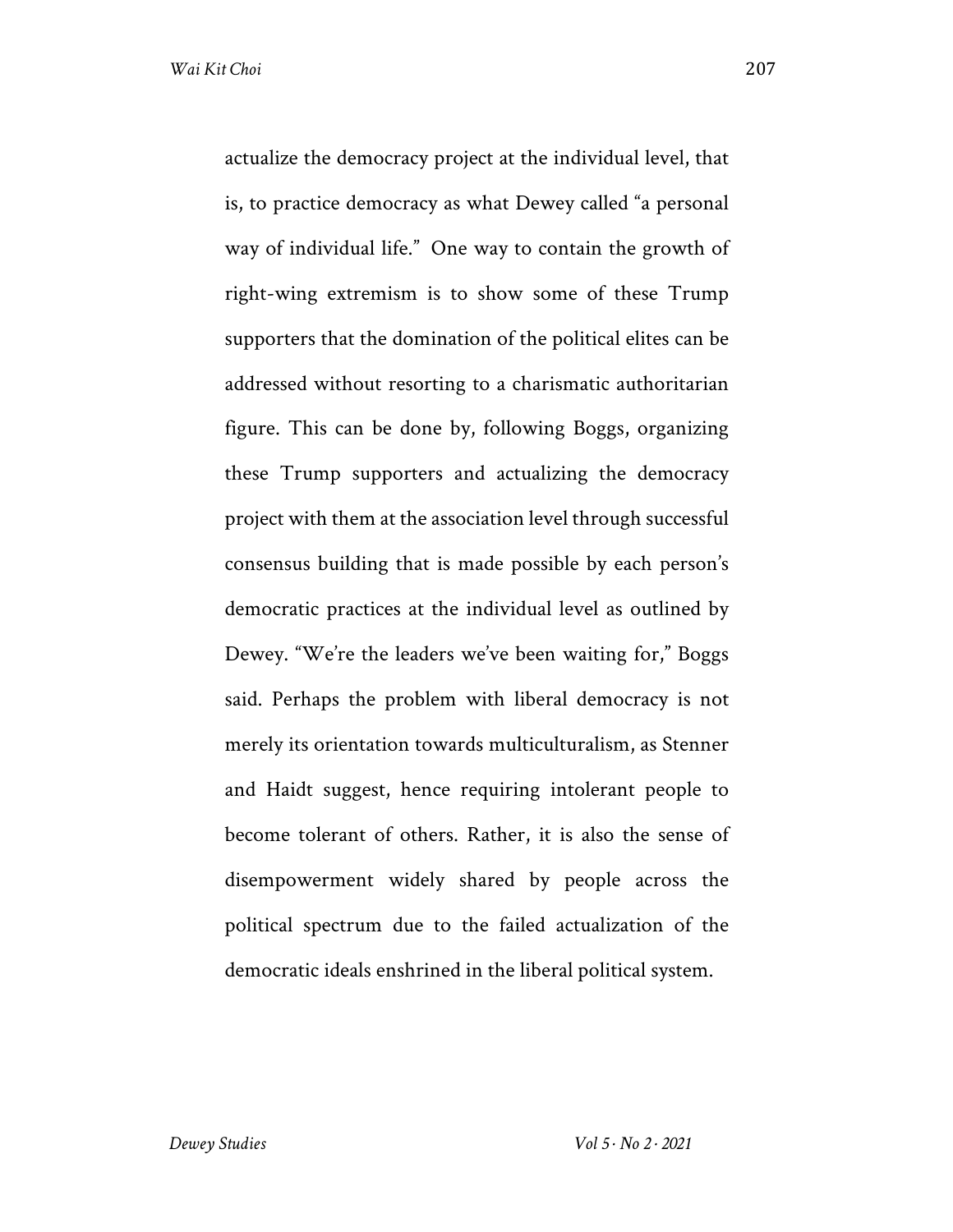### **References**

Boggs, Grace Lee. The Next American

Revolution: Sustainable Activism for the Twentyfirst Century Updated and Expanded Edition. (Berkeley and Los Angeles: University of California Press, 2012).

Boggs, James. Pages from a Black radical's notebook: A James Boggs reader. (Detroit: Wayne State University Press, 2011).

Cohn, Nate. "The Obama-Trump Voters are Real. Here is What they Think," New York Times, August 15, 2017. Accessed October 13, 2021. https://www.nytimes.com/2017/08/15/upshot/theobama-trump-voters-are-real-heres-what-theythink.html

Crowder, Nicole. "A Garden Grows in Motor City, "

Washington Post, January 7, 2015.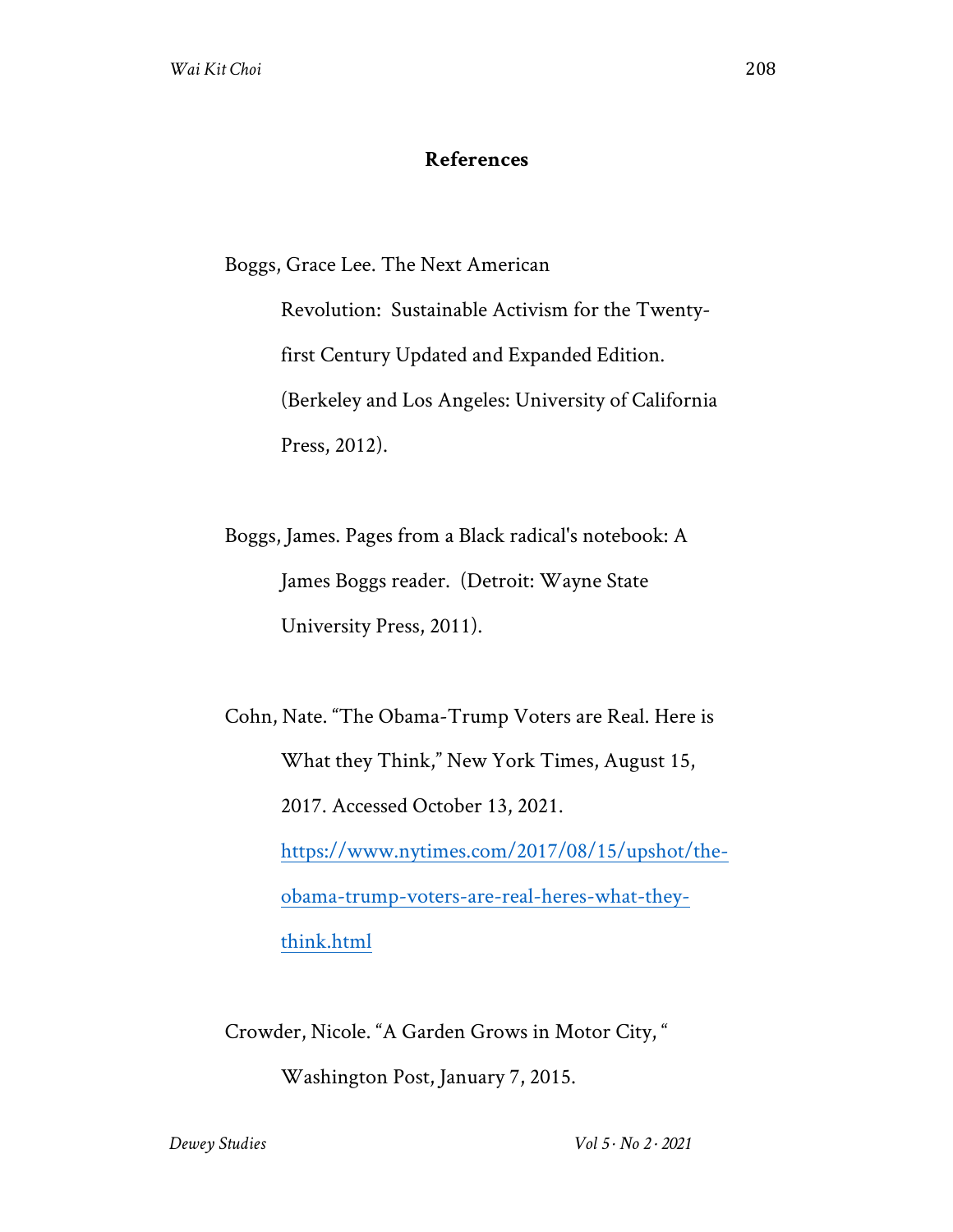https://www.washingtonpost.com/news/insight/wp/2015/01/07/a-garden-grows-in-motorcity/

Denvir, Daniel. "Donald Trump is a Menace to American Democracy But He Didn't Come Out of Nowhere," Jacobin, accessed July 25, 2021. https://jacobinmag.com/2020/06/donald-trump-

war-american-democracy-riots-coronavirus

Dewey, John. The Later Works, Vol. 14, 1925-1953,

"Creative Democracy: The Task before US," ed. Jo Ann Boydston (Carbondale: Southern Illinois University Press, 1976) 224-230.

Elliott, Phillip. "Donald Trump Still Leads The Republicans—And That's Bad for Almost Everybody," Time, https://time.com/6102500/donald-trump-gopcontrol/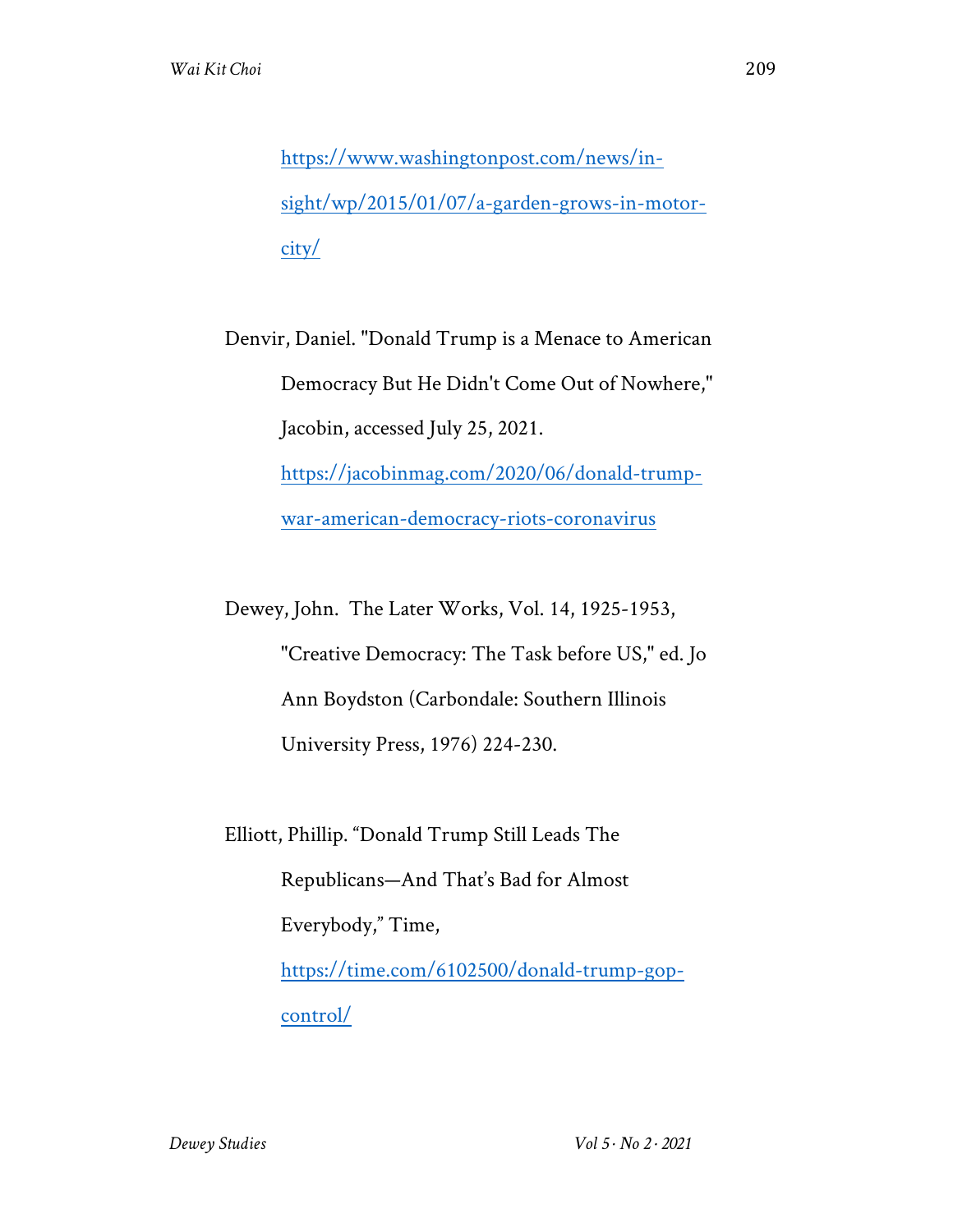Fraser, Nancy. "Rethinking the Public Sphere: A Contribution to the Critique of Actually Existing Democracy" Social Text, No. 25/26, 1990, 56-80.

Howell, Sharon, Bernard Brock, and Eric Hauser. "A Multicultural, Intergenerational Youth Program: Creating and Sustaining a Youth Community Group." In Group Communication in Context: Studies of Bona Fide Groups, 2nd Edition, edited by Lawrence R Frey (New York: Routledge, 2003): 85- 107.

Jackman, Michael. "How Boggs School Julia Putnam is Rethinking Education, " Detroit Metro Times, July 25, 2018.

> https://www.metrotimes.com/detroit/how-boggsschool-principal-julia-putnam-is-rethinkingeducation/Content?oid=14096362

Larsen, Reif. "Detroit: The Most Exciting City in America?" New York Times, November 20, 2017.